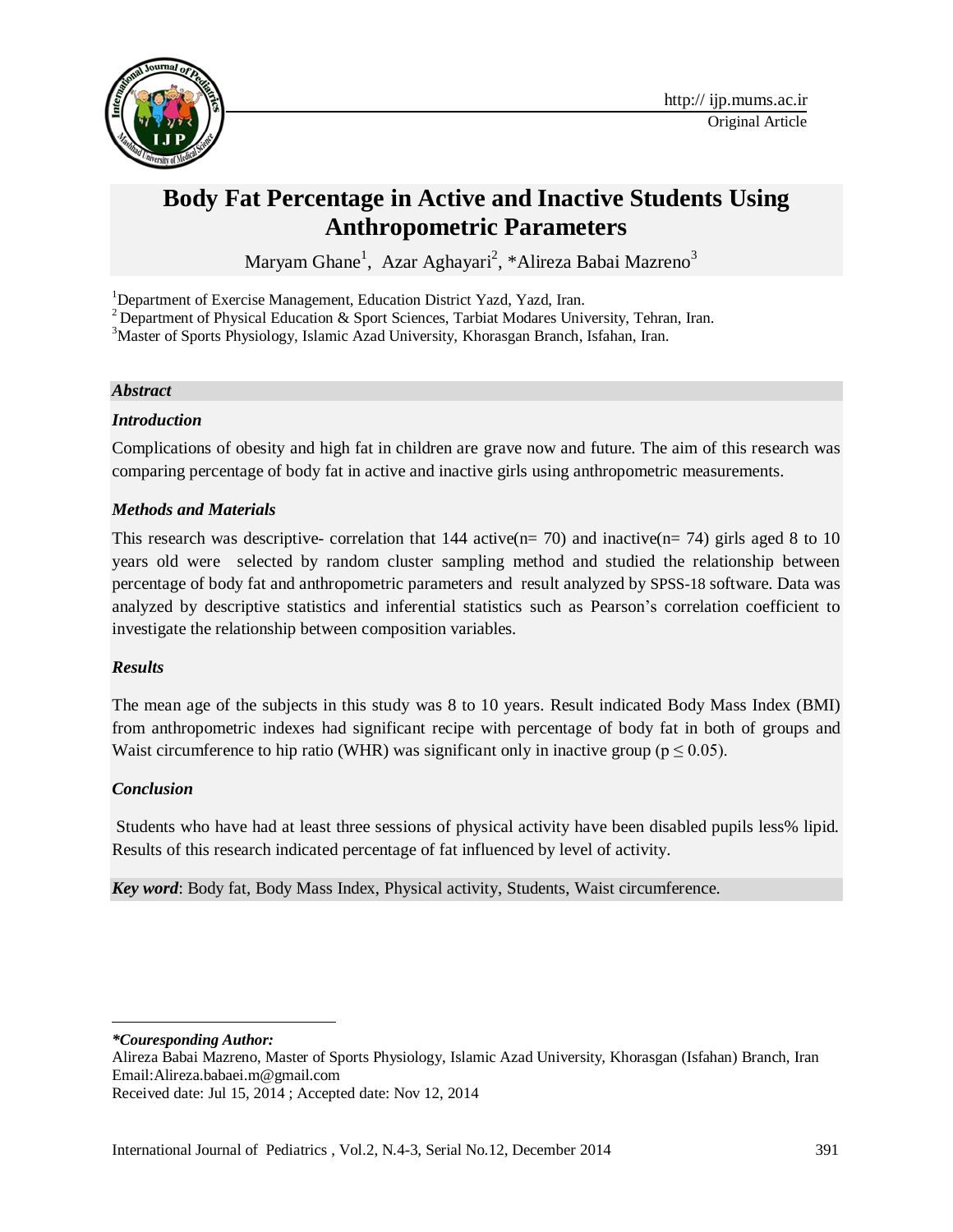### **Introduction**

There is no doubt that the industrial life has made significant contribution to human but there have been complications that the poverty of mobility is most important that away happiness from the body and has replaced obesity risk factor. But the increasing prevalence of obesity occurred around the world whiles energy costs for labor, job activities, personal works and personal needs reduce gradually daily energy has not increased sufficiently to compensate for changes in urbanization and machinations of life. Also wrong culture of eating and turning to fast food is the most of important causes of obesity.

The hazards of overweight, high fat and obesity not only physically and physiologically, but also psychologically and socially, are important (1). High fat and obesity attack the children who are in a golden age of personality growth that its effects may never be compensated. Many of children will be indifferent, irresponsible, isolated, depressed and aimless (3). Anthropometric parameters are widely used in studies to explore the relationship between obesity and various diseases in epidemiological studies.

The most important anthropometric parameters associated with health assessment are included subcutaneous fat in different areas, Body mass index (BMI), Wait to hip ratio (WHR), Waist circumference (WC) and percentage of body fat. Acurate measurement of fat for example, packaging underwater, electric or isotopic

dilution need to laboratory instrument that using these devices is costly. Thus using anthropometric factors that are inexpensive and simple are attended doctors, health and sport professionals and many studies have been done in order to normalization of body composition indexes (4, 5).

In a study Gharakhanlou and colleagues (2002) found a significant relationship between WHR and 4 risk factors of cardiovascular (force blood sugar, Chinese hamster ovary cell expression, Tree Glistered, very low density lipoproteins) and diabetes (6). Amini (2007) reported a significant relationship between BMI and %BF in 637 married women aged 40- 18 years old (7). Skrzypozak and colleagues (2005), investigated 10216 women aged 25 to 94 and reported significant relationship between BMI and %BF (8). Nuys et al. (2005) studied 474 adolescent and reported a significant %BF, relationship to BMI and WC in both sex and reported a significant BMI and WC,s relationship to WHR(9). Martin et al. (2003) reported a significant relationship between %BF and BMI in men and women (10). Studies indicate the total prevalence of obesity in Iranian population is even more than America, England, France, Holland and Italy.

Mojibian an Ghilian (2001) studied 570 women aged 10- 65 years old in Yazd and reported prevalence of obesity based on WHR and prevalence of obesity and severe obesity based on BMI and its relation to age, 17.8% and respectively in married people and housewife 18.2% and 21.6%. They reported most prevalence was in age group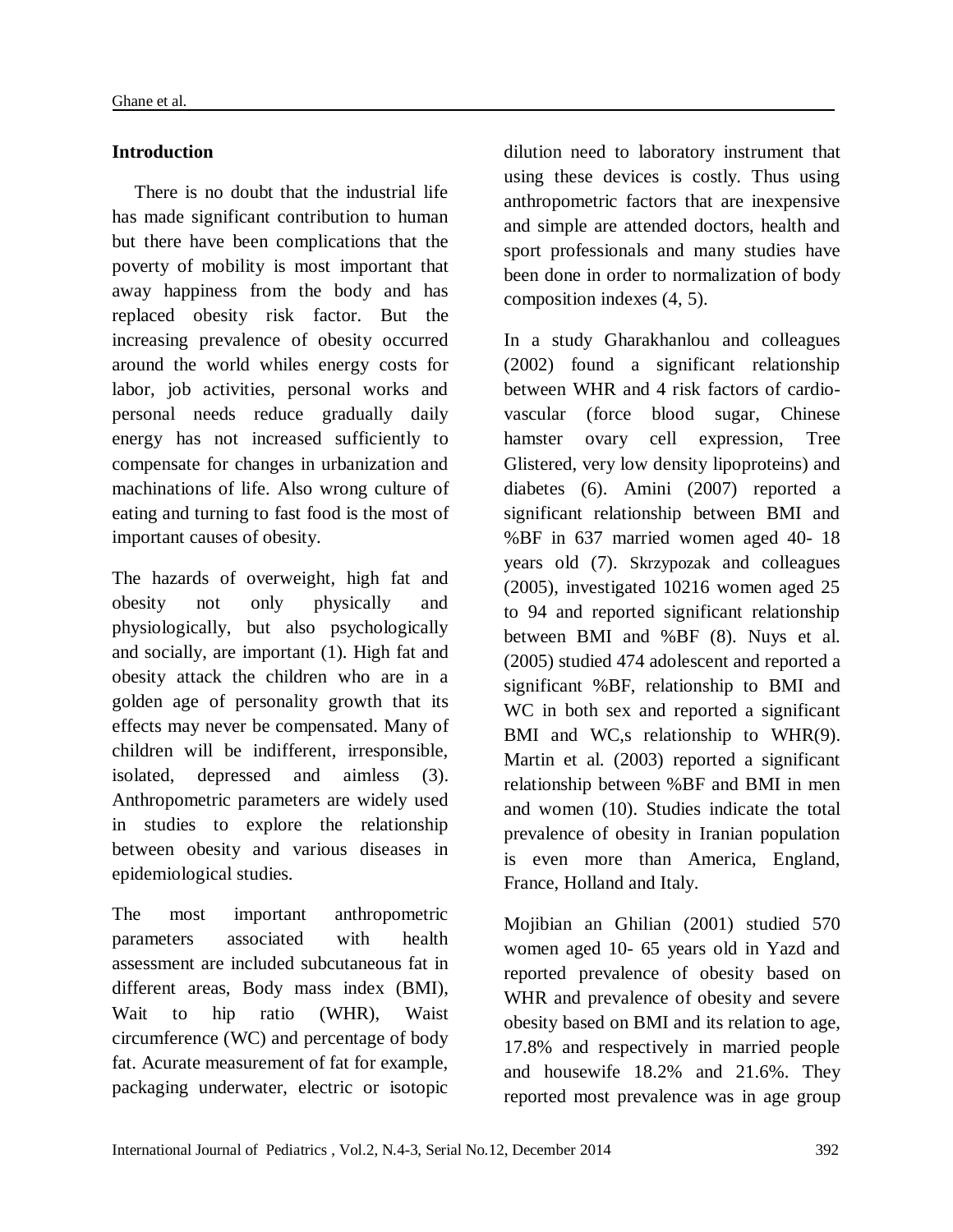50-65 years old (11). Lameie in a study on 540 women 15 years and older in Tehran, the result of his research indicated significant association between the percentage of body fat and body mass index and between percentage body fat and waist to hip ratio and between body mass index and waist to hip ratio. There are disagreement in which of the anthropometric factors is related to percentage of fat. While many researchers have recommended measuring WHR as a simple anthropometric index for assessment of percentage of body fat and prevention of certain diseases (12).

Some researcher considered WC and other considered BMI as better indicator to determine its relationship with percentage of body fat. These differences may be due to differences in the study group (13,14). For example, researchers have measured relationship between anthropometric and percentage of fat in athletes and active individuals and researchers measured this relationship in non-athletes and those who investigated tis relationship in various ages, the relationship between anthropometric factors and percentage of fat and cardiovascular risk factors were different in various group (15- 17).

Due to the physiological and psychological problems resulting from obesity, childhood obesity should be seen as a wake-up call to live today and tomorrow, and explored strategies to deal with it seriously. Therefore detection, treatment and prevention of overweight and obesity in children should be in line with the primary aims to be considered in childhood and adolescence

and children health has not endangered in the future. It is possible to determine body composition and percentage of children's fat. Because women are more vulnerable to change in body composition and also various factors such as the growth and level of activity are affected on these parameters, This study has been implement to provide a clear picture of the issues and design and given the risks of body composition abnormalities in individual and society health, the problem that arises here is: what is the relationship between body composition variables e.g. BMI, WHR, WC and percentage of body fat? The researcher sough to answer is: How much the relationship between some anthropometric parameters (BMI, WC, and WHR) and percentage of body fat in active and inactive girl students?

# **Methods and Materials**

This research was correlation- descriptive and population was 4860 student aged 8- 10 years old in Education District Yazd province in November 2013 to November 2014 year and sampling size included 144 that have been estimated using determining sample Morgan table. In this study the results were confidential and at the end of the study were given to their parents.

First selected 5 schools were selected by random cluster sampling; then Physical Activity Questionnaire (Deborah, 1995) was distributed, that is for assessment of activity or inactivity in young people and its reliability and validity has been demonstrated in children and adolescents. Its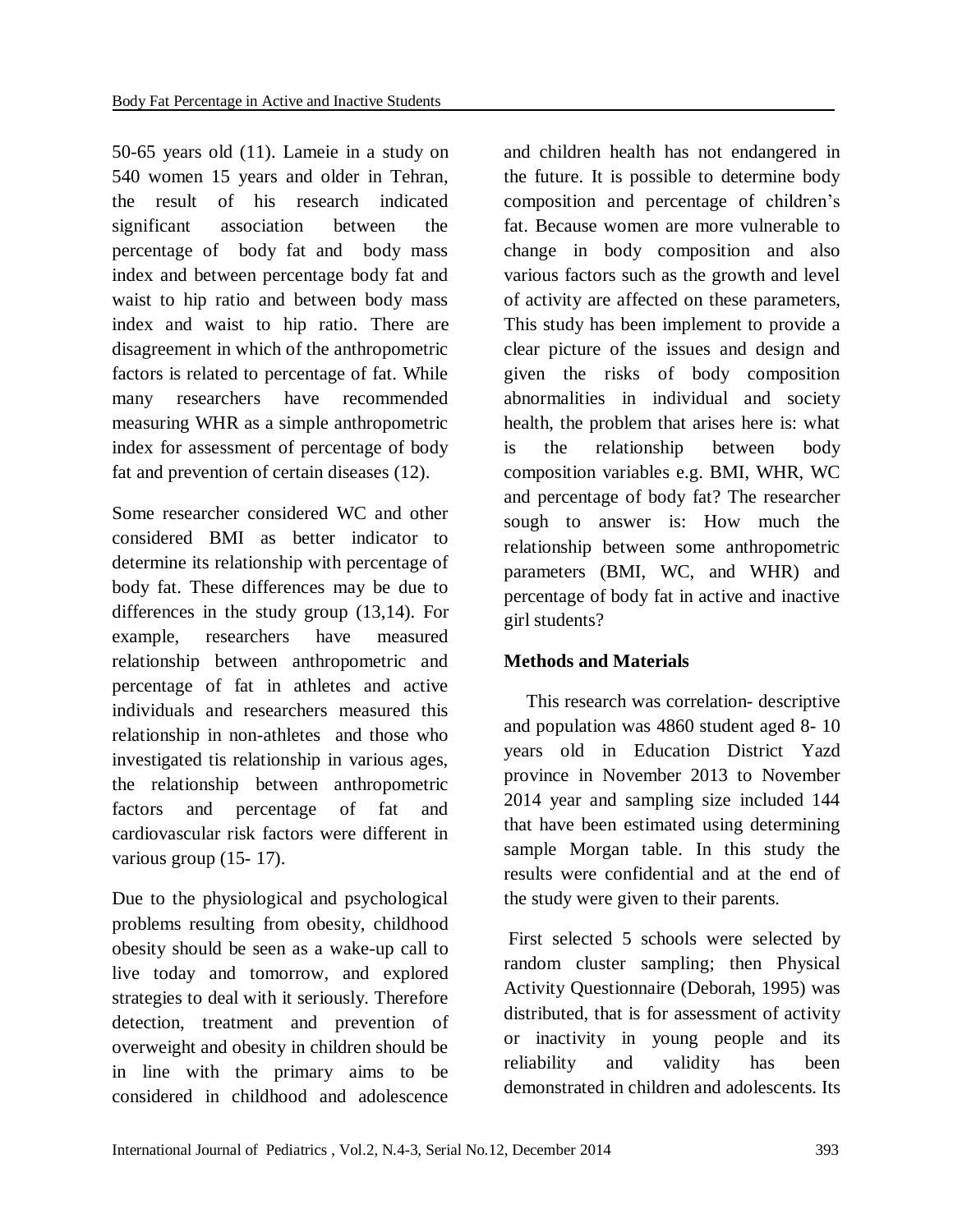validity is 0.80. After collecting the questionnaire and calculating score, people who had higher scores classified in the active group (n= 70) and those with lower scores were in inactive group and the rest were excluded. After obtaining a referral from the department of Yazd province education department and coordination with the director and teachers, the researcher attended school and tested students. The measurement were as follow:

First height, their waist and hips were measured by meter and then their weight was measured by weight and then place of measurement characterized by marking the limps and subcutaneous fat thickness was measured by caliper. All relevant and required measurements done during rotation three times. Height was measured by a tape attached to the wall, this means that samples with legs stuck together while the knees, hips, shoulders and headrest along a vertical line, head was straight and arms were placed on either side were free. After the tangent to the top of the head with a ruler, measures of height were recorded by 50 cm resolution. To measure body weight, subjects were measured with minimal clothing without shoes by 150 pound, SOEHNLE German balance with an accuracy of 1 kg. That is to increase the accuracy in measuring, person was weight tree times.

Harpandan Caliper made in Japan was used for measuring subcutaneous fat. For measuring subcutaneous fat, first about 2 cm above the stance taken by thumb and forefinger and put the caliper on the stance and after 2 seconds. The number of caliper's analog dial recorded. To measure subcutaneous fat, all measurements were performed on the right side of the body. Measurements were repeated 2 times and if the difference is greater than 2 mm, for the third time measurements performed and the average of two numbers that were closer together were recorded. In addition, the distance between each measurement was 15- 20 seconds and determines the body fat percentage was by the formula:  $5 +$  (triceps skinfold thickness and legs sum)  $\times$  0.61 = percentage of fat. For triceps skin fold measurements, a layer vertically down the middle of the posterior arm and elbow in the middle of the last process in the case that the hands were in anatomical position, was measured by calipers and to measure the thickness of subcutaneous fat, a vertical layer got in the prominent environmental point on the middle leg. To determine this point, subject was placed his right foot on a stool that the angle of the femur and tibia were 90.

Then the inner part of the leg with the big considerations in the measurement of subcutaneous fat was noted, was measured and body mass index (BMI) was calculated by dividing height on weight in kg m. After the measurement of waist circumference to hip, waist circumference to hip ratio (WHR) calculated by dividing waist circumference to hip in cm. waist circumference was measured using a tape at the end of conventional tail without abdominal muscle contractile around the navel in the standing position (18) and for measurement of hip circumference, maximum hip circumference measured by a tape, so that the tape was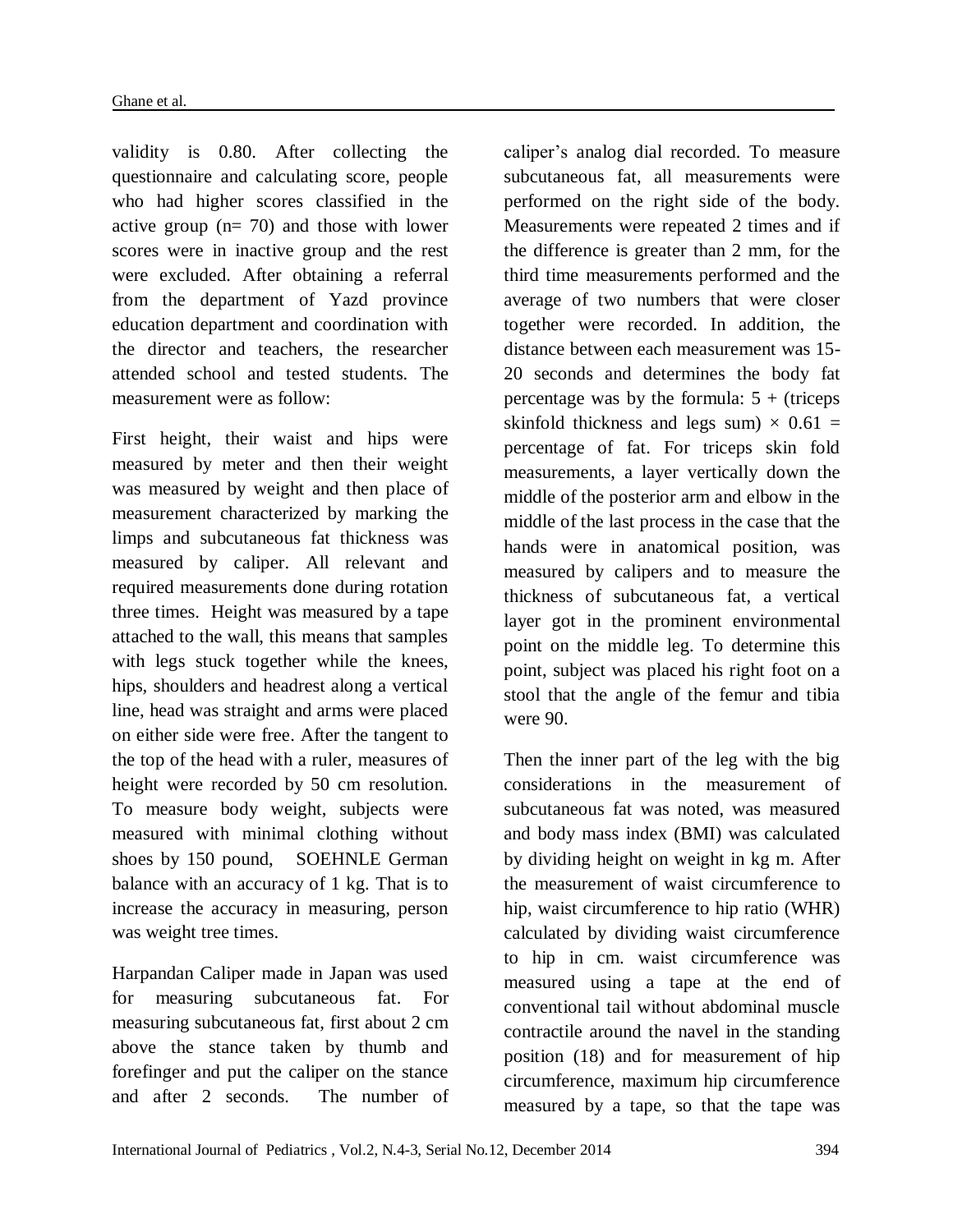placed completely in horizontal around the limb. Finally data was analyzed by descriptive statistics and inferential statistics for example Pearson's correlation coefficient to investigate the relationship between composition variables.

Confidence level for all tests was considered 95 %.

### **Results**

The means and deviations of variables in active and inactive children are shown in (Table.1).

|                      |                    | <b>Table 1:</b> Weight mean and deviation, Height, Body mass index, Waist to hip ratio, Triceps skinfold |  |
|----------------------|--------------------|----------------------------------------------------------------------------------------------------------|--|
|                      |                    | thickness, Leg skinfold thickness and fat percentage (%BF) in active and inactive children               |  |
| $\sim$ $\sim$ $\sim$ | D <sub>ofion</sub> | $M_{\rm con}$                                                                                            |  |

| Variables                     | Deviation |        | Mean     |        |
|-------------------------------|-----------|--------|----------|--------|
| Variables                     | Inactive  | Active | Inactive | Active |
| Weight $(kg)$                 | 9.103     | 6.48   | 32.59    | 27.72  |
| Height (cm)                   | 8.655     | 9.06   | 136.16   | 136.80 |
| <b>BMI</b>                    | 2.943     | 1.818  | 17.61    | 14.62  |
| <b>WC</b>                     | 7.59      | 6.83   | 66.18    | 59.77  |
| <b>WHR</b>                    | 0.047     | 0.055  | 0.87     | 0.85   |
| Tricept skinfold<br>thickness | 3.067     | 2.535  | 14.59    | 10.04  |
| Leg skinfold thickness        | 4.27      | 2.51   | 18.00    | 12.73  |
| Fat percentage                | 4.15      | 2.67   | 24.86    | 18.89  |

Based on the result of the Pearson's correlation coefficient, there was a significant relationship between fat percentage and BMI ( $r = 0/593$ ,  $P = 0.000$ ) and WC( $r = 0/331$ ,  $P = 0.005$ ) in active children n.

In other words there was a positive significant relationship between anthropometric factors ( BMI and WC) and percentage of body fat in active children, body fat percentage increases with increasing BMI an WC however the results of Pearson correlation coefficient associated

with WHR and body fat percentage we find that the p- value calculated  $(r = -0/113, P=$ 0.346) is greater than the significant level, then we can say that there is a significant correlation between WHR and body fat percentage in active children. The increase or decrease in WHR did not increase or decrease the percentage of body fat.

According to the Pearson's correlation coefficient, there is a significant correlation between percentage of body fat and BMI (  $r= 0/677$ , P= 0.000) and WC ( $r= 0/527$ , P= 0.000) and WHR(r= 0/470, P= 0.000) in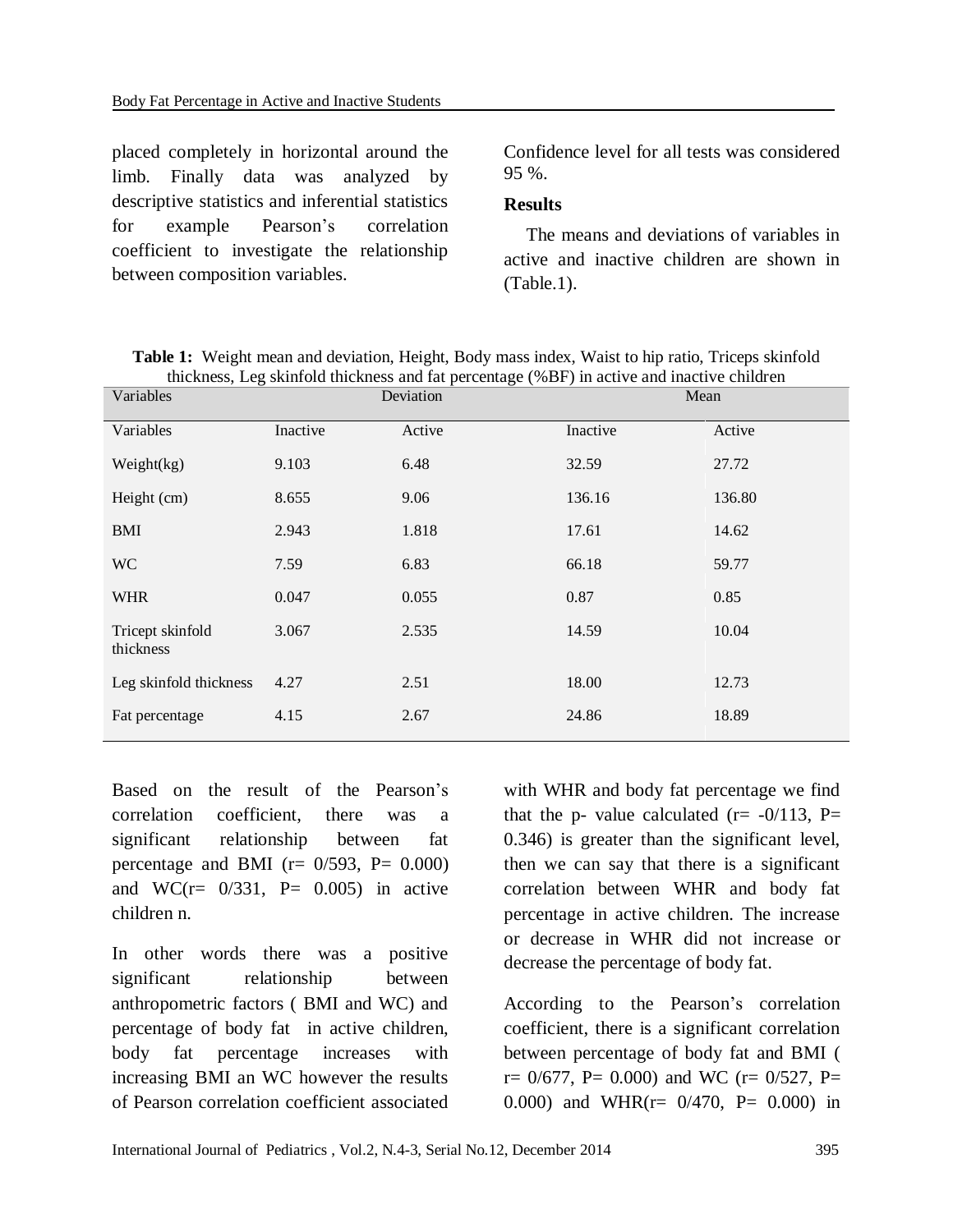inactive children, percentage of body fat increases with increasing indexes.

(Table.1) shown the result of Pearson's correlation for the association between body fat percentage and anthropometric factors in inactive children (BMI, WHR, and WC).

### **Discussion**

The finding showed that there was a significant correlation between anthropometric factors and body fat percentage in active student. The result of pearson's correlation coefficient for determining the relationship between body fat and anthropometric parameters showed that BMI and WC have a positive significant correlation with percentage of body fat index in active student. Also there was no significant correlation between WHR and body fat percentage and increasing or decreasing in WHR doesn't influence on increasing or decreasing in body fat. Ibrahim (1999) studied athlete women aged 18 t0 33 years old and found a significant correlation between body fat percentages by skinfold thickness and BMI and WC that is consistent with present research (19). In other research, Dolatabadi (2000) found a significant correlation between BMI and body fat percentage in students aged 8 to 12 years old that its findings were consistent with present research (20). Also these results are consistent with the results of Hamedinia and Kalling's researches (21, 22).

Result of Sabri and Kalling's researches are consistent with results of present research (22-24), because the researchers showed that WC is associated with body fat percentage.

Tylor studied girls and boys aged 3 to 18 years old found a significant correlation between BMI and body fat that the amount of relationship depend on children's age and consistent with finding of present research (25).

Also, finding indicated a significant correlation between some anthropometric factors and body fat in inactive children. The result of Pearson's correlation coefficients for the relationship between body fat and anthropometric factors indicated BMI has most association with body fat before puberty. It was shown that WC and WHR factors have a significant correlation with body fat and for determining of body fat percentage can use these anthropometric indexes that results of this section of research is consistent with Asrdik's research that studied 60 obese and 60 normal subjects and he found a significant correlation between WC and body fat(26). Also Lindsey studied subjects aged 5- 19 and found a significant correlation between BMI and body fat that is consistent with this study (27).

# **Conclusion**

The results showed that students who have had at least three sessions of physical activity have been disabled pupils less% lipid. Considering that the prevalence of cardiovascular risk factors in obese and now most cardiovascular disease is the leading cause of death in most CPM plan to modify lifestyle through proper training, nutrition and physical activity patterns can be a good idea to promote good health and maintain a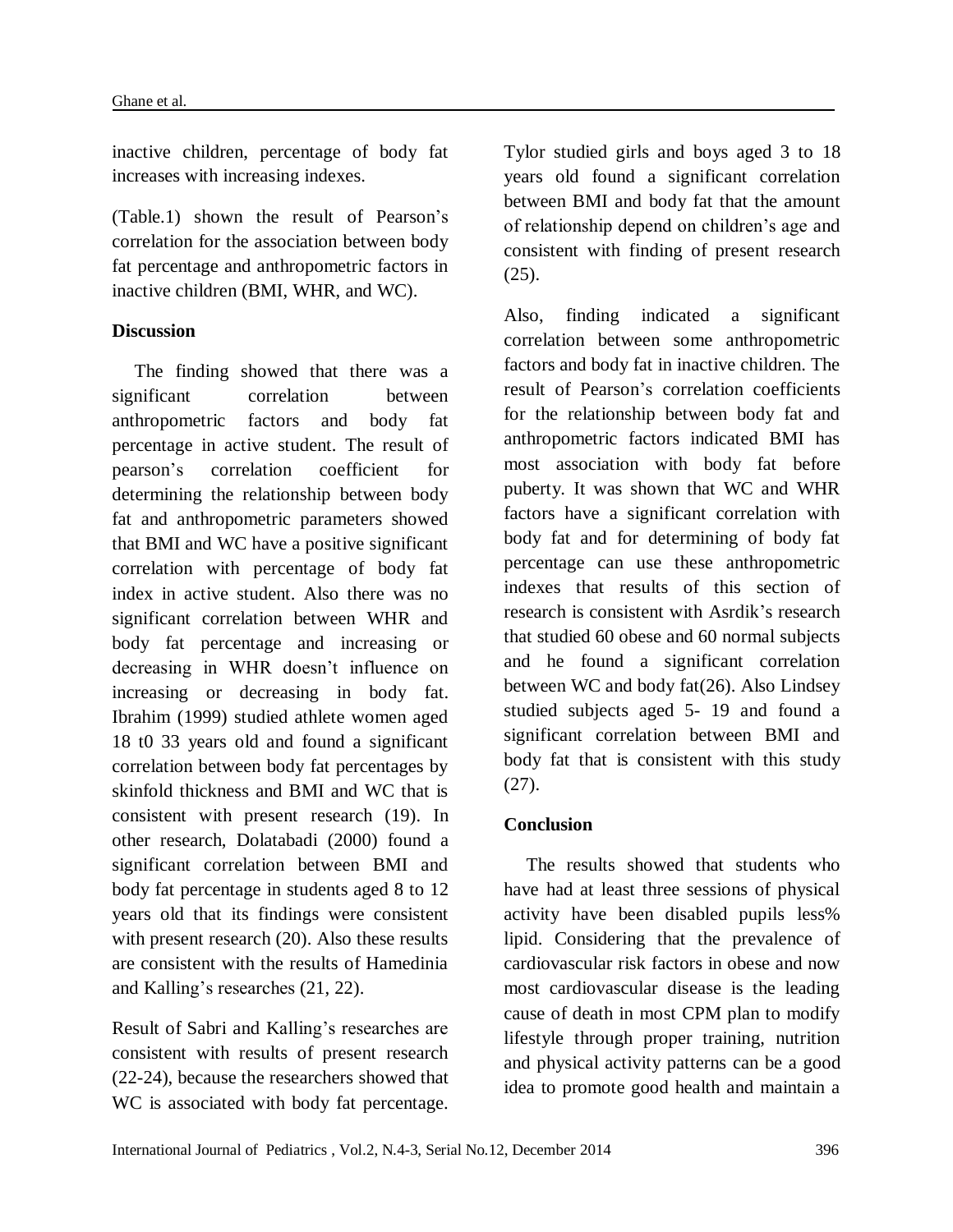healthy weight and body composition students. The findings of this research indicated the relationship between anthropometric parameters with body fat percentage is influences by activity levels (28-31).

### **Conflict of interests**: None

### **Acknowledgments**

The authors would like to acknowledge the generosity of students who agreed to participate in this research.

# **References**

- 1. Conley D, McCabe BJ. Body Mass Index and Physical Attractivene ss: Evidence From a Combination Image-Alteration/List Experiment. Sociol Methods Res 2011;  $40(1)$ : 6-31.
- 2. Tomaszewski Krzysztof Mazurek, Anna Czajkowska, Anna Kęska, Joanna Tkaczyk. Relationship between the percentage of body fat and surrogate indices of fatness in male and female Polish active and sedentary students. Journal of Physiological Anthropology 2014, 33:10.
- 3. Rajabi H. Obesity in childhood, adolescence and the role of exercise in it. Journal of Growth 2000;14: 38-40.
- 4. Farbakhsh F, Shafieezade T, Ramezankhani A, Mohammadalizade A, Shadnush M. Study of body mass index and demographic-social factors among Tehran's females 15-44 years old. Pajouhesh Dar Pezeshki 2009; 31(2):133-9.
- 5. Ajita Jiwanjot. Overweight and Physical Activity as a Measure of Age at Menarche in Females. American Journal of Sports Science and Medicine 2014;2(1): 32-4.
- 6. Gharakhanlou R. Guinea AA, Pyghvn, Abdul. Standardization of waist to hip ratio in men over 40 years of Ahwaz and its association with cardiovascular risk factors – vascular. Olympic 2002;22( 10): 59-72.
- 7. Amini R. A Comparison between bioelectrical impedance analysis and body mass index methods of determination of obesity prevalence in Ahvaz women. Eur J Clin Nutr 2007: 1( 4): 478-82.
- 8. Skrzypozak M, Szerd A. Polanski camera, R, Skrzypules. Assessment of the BMI, WHR and W/hit with pre-and women. Anthropology 2007; 70: 3-13.
- 9. TORIOLA OM, MONYEKI MA. Healthrelated fitness, body composition and physical activity status among adolescent learners: The PAHL study. AJPHERD 2012: 4(1): 79.
- 10. Martinezed-Abundrs E. Association of a adiposity assessed by means of near infrared with the cell function, insulin resistance a lepton concentration in non-obese subjects Exploratory study. J Diabetes and its Complications 2003; 15(4):181-4.
- 11. Mjybyan M, Ghylyan Z. Exercise, and treatment of diseases (translated Aleppo Chi, Farzin, Askari convent). Tehran; of hope. 2001;3(14):12-17.
- 12. Gayyny AA, Rajabi H, Hamedi Nia M,. Open A. Principles of exercise science and fitness. Vivian H. Hey Luke. Publications of Tehran. Physical Naja; 2004.
- 13. Pyghvn N. Standardization of waist-hip ratio in men over 40 years of Ahwaz and its association with cardiovascular risk factors diabetes and cardiovascular disease. Master's thesis. University. Faculty of Physical Education and Sports Science; 2002.
- 14. Shkrvsh B. Lifestyle. Exercise and Health. The second congress of sport. Tehran: Publications Office of the Department of Physical Education 1999; 12: 67-86.
- 15. Ziaee V, Fallah J, Rezaee M, Biat A. The relationship between body mass index and physical fitness in 513 medical students. Tehran Univ Med J 2007; 65(8): 79-84 .
- 16. Saidi E. Estimate the relationship between body fat and body size measurement results Vrzshkarvghyrvrzshkar women. Moving Journal 2000;6: 95-102.
- 17. Astrup A; D. L. Hansen. Colundsgaardunds. Toubro; what do pharmacological